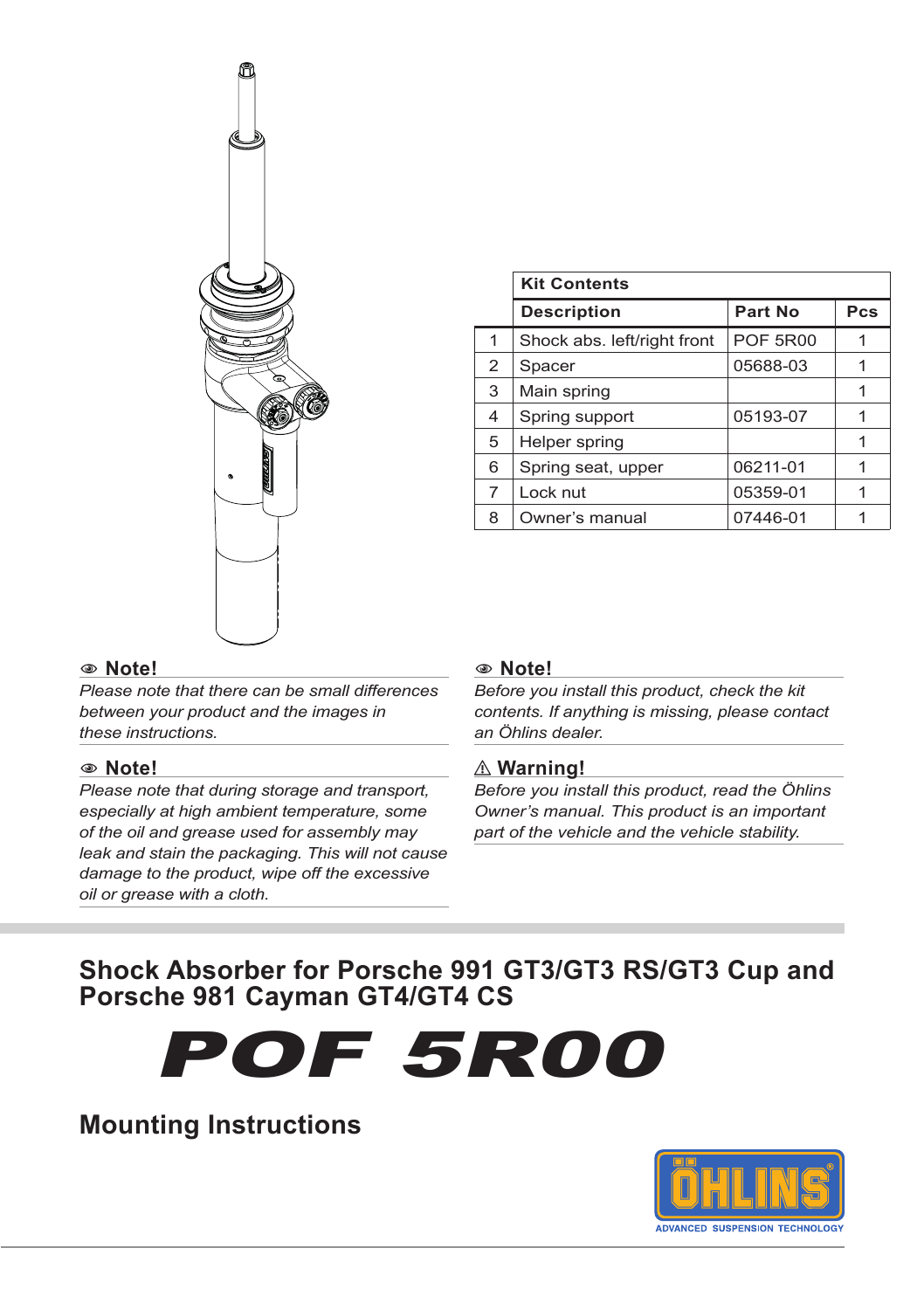#### ⚠ **Warning!**

*We strongly recommend to let an Öhlins dealer install this product.*

#### ⚠ **Warning!**

*If you work with a lifted vehicle, make sure that it is safely supported to prevent it from tipping over.*

#### 1 **Note!**

*When you work with this product, see the vehicle service manual for vehicle specific procedures and important data.*

#### 1 **Note!**

*Before you install this product clean the vehicle.*

#### **1**

Remove the wheel.

#### **2**

Remove the two damper clamping screws in the upright.

#### **3**

Remove the brake hose attachment.

#### **4**

Support the upright so that the brake hose is not damaged.

#### **5**

Untighten the three top mount nuts.

#### **6**

Remove damper from car by pushing the shock absorber and A-arm down to enable the shock absorber to be angled outward without it hitting the fender.

#### **7**

For all models except 991 GT3 Cup: Use spring compressors to preload the spring and then remove the centre top nut of the top mount.

#### **8**

#### **For all models, except 991 GT3 Cup:**

Put together the OE top mount and OE top spring seat with the main spring, spring support and helper spring.

#### 1 **Note!**

*Make sure the lower edge of the spring support is facing the helper spring. See fig 2.*

#### **For 991 Cup:**

Put together the spring package (spring seat upper, main spring, spring support and helper spring).

#### 1 **Note!**

*Make sure the lower edge of the spring support is facing the helper spring. See fig 2.*

#### **9**

Thread the spring package over the damper, together with the OE top mount.

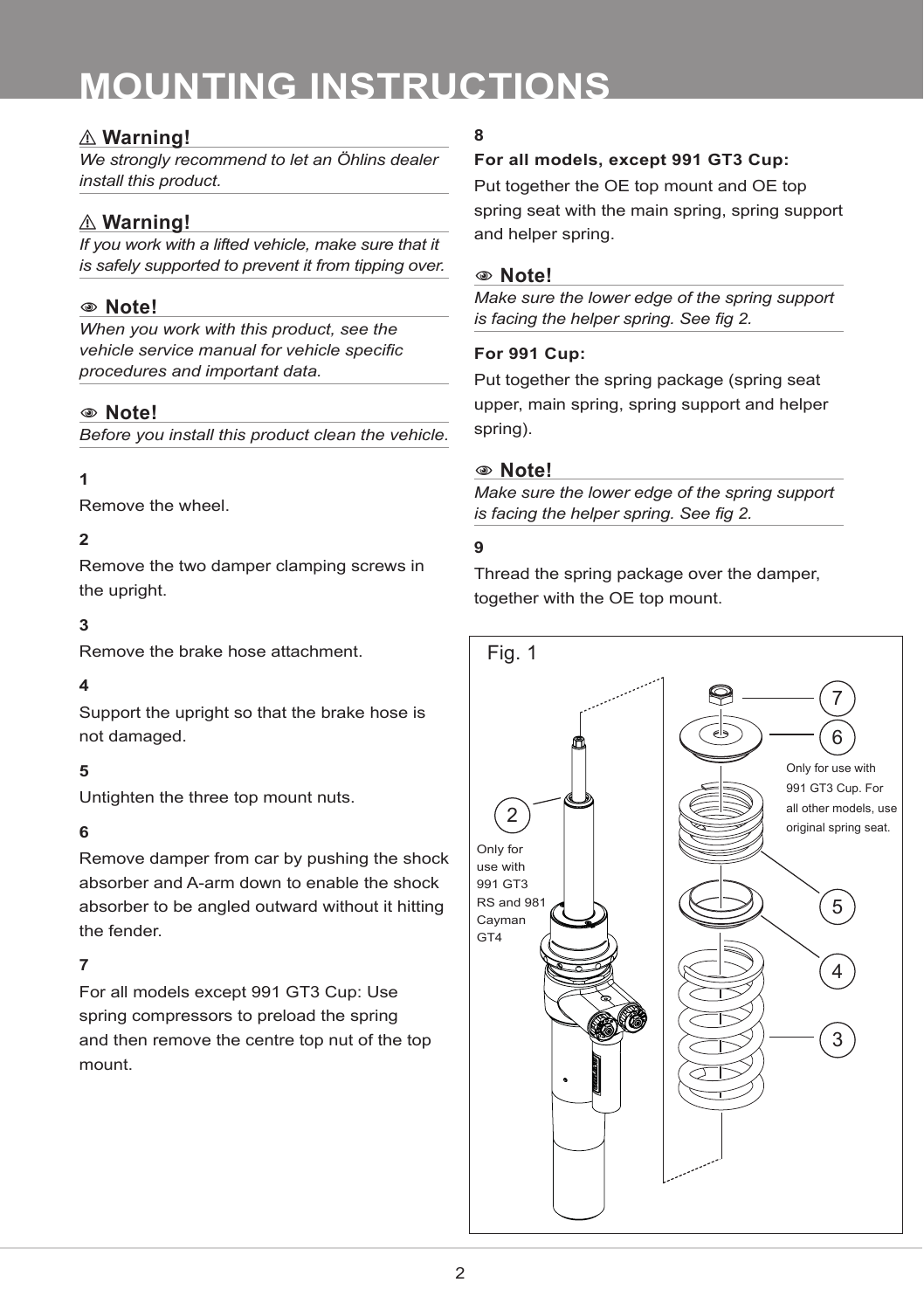#### **10**

Attach the top nut to the top pin and tighten.

#### **11**

Install the Öhlins shock absorber in the upright bracket with the reservoir bracket pointing towards the front.

#### **12**

Angle the shock absorber in under the fender.

#### **13**

Tighten the three top mount attachment nuts.

#### **14**

Retighten upright clamping screws.

#### **15**

Reattach the brake hoses.

#### **16**

Reinstall the wheel.

#### **17**

After installing all shock absorbers (front and rear), check the vehicle ride height. If necessary, adjust the ride height with spring preload. See Adjustments on the next page for recommended spring adjustment platform positions.

#### ✋**✋ Caution!**

*Make sure that all bolts are tightened to the correct torque and that there are no binds and that nothing restricts movement of the shock absorber when the suspension is being fully compressed or extended.*

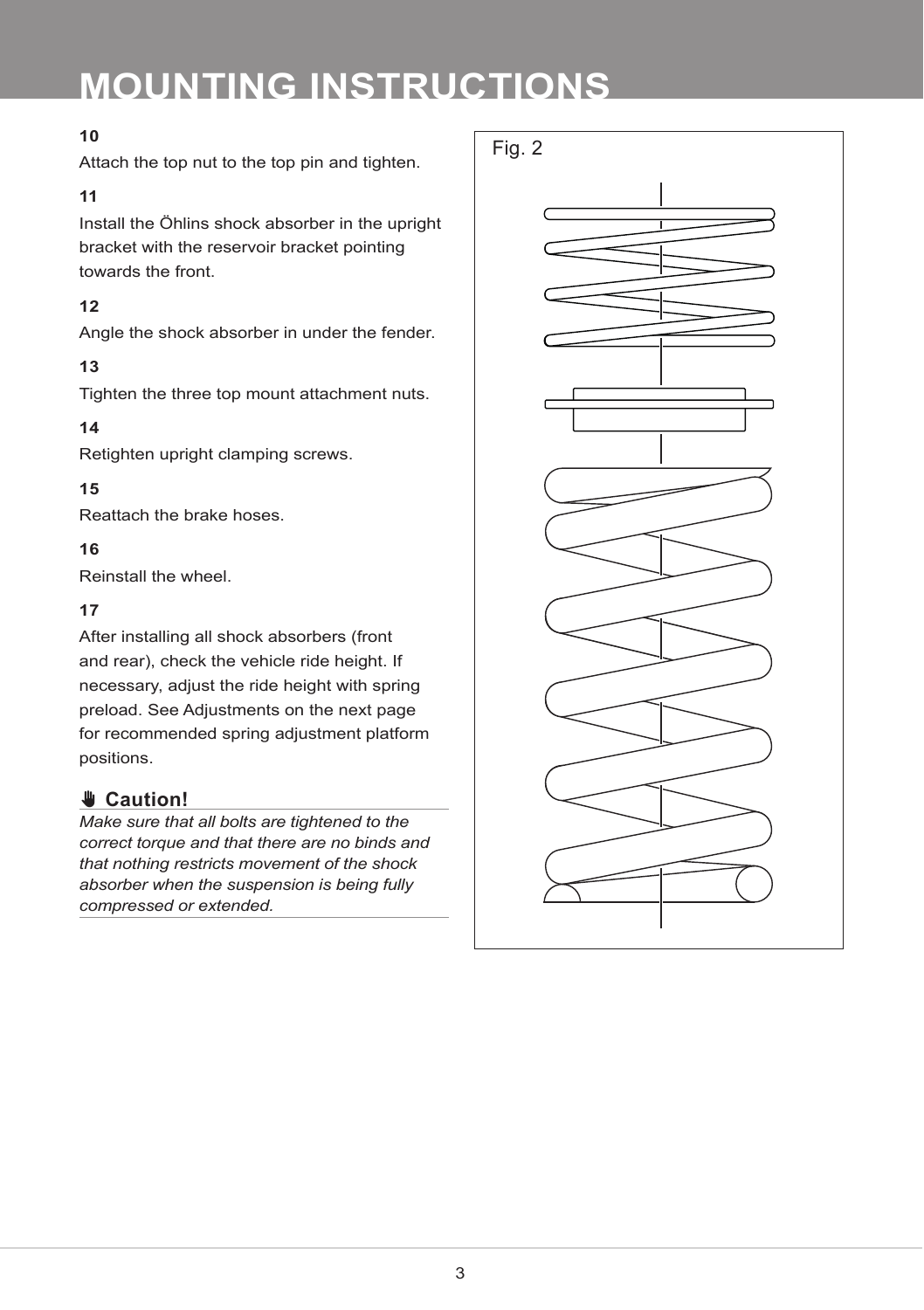### **ADJUSTMENTS**

#### ⚠ **Warning!**

*Before you ride/drive, always make sure that the setup is according to the recommended setup data. Read about adjustments and setting up in the Öhlins Owner's Manual before you make any adjustments. Contact an Öhlins dealer if you have any questions about setting up.*

### **SETUP DATA**

| Compression damping |    |        |
|---------------------|----|--------|
| Street:             | 20 | clicks |
| Track:              | 15 | clicks |
| Rebound damping     |    |        |
| Street:             | 15 | clicks |
| Track:              | 15 | clicks |

#### **Recommeded Springs**

#### **Main Spring (120 mm long, 60 mm ID)**

| <b>Car model</b>             |             | ∣N/mm ∣ Öhlins# | ∣Eibach#                  |
|------------------------------|-------------|-----------------|---------------------------|
| 991 GT3, 981 Cayman GT4: 100 |             |                 | 48120-17 ERS-120-60-100   |
| 991 GT3 RS, 991 GT3 Cup,     | $\vert$ 120 |                 | 48120-21   ERS-120-60-120 |
| 981 Cayman GT4 CS:           |             |                 |                           |

#### **Helper spring**

| Car model              | ∣Öhlins# | ∣Eibach#                  |
|------------------------|----------|---------------------------|
| 981 Cayman GT4/GT4 CS, |          | 05173-17 ERS-40-60-20     |
| 991 GT3 Cup            |          |                           |
| 991 GT3, 991 GT3 RS:   |          | 05173-12   ERS-60-60-0002 |

#### **Recommended installed spring package length X**

| 991 GT3, 981 Cayman GT4:            | 160 | $\mathsf{m}\mathsf{m}$ |
|-------------------------------------|-----|------------------------|
| 991 GT3 RS                          | 158 | $\mathsf{m}\mathsf{m}$ |
| 991 GT3 Cup, 981 Cayman GT4 CS: 158 |     | $\mathsf{m}\mathsf{m}$ |

Measured from upper edge of helper spring to lower part of main spring. Adjust the spring preload adjuster until desired installed spring package length is achieved and/or desired ride height is achived.

Öhlins products are subject to continuous improvement and development, therefore, although these instructions include the most up-to-date information available at the time of printing, minor updates may occur.

To find the latest information contact an Öhlins distributor. Please contact Öhlins if you have any questions regarding the contents in this document.

Part no. MI\_POF 5R00\_5 Issued 2018-03-14 Updated 2018-11-14

© Öhlins Racing AB. All rights reserved. Any reprinting or unauthorized use without the written permission of Öhlins Racing AB is prohibited.

Öhlins Racing AB Box 722 S-194 27 Upplands Väsby, Sweden Phone +46 8 590 025 00 fax +46 8 590 025 80



## Rebound Damping Compression Damping Preload **Adjuster**

Spring





www.ohlins.com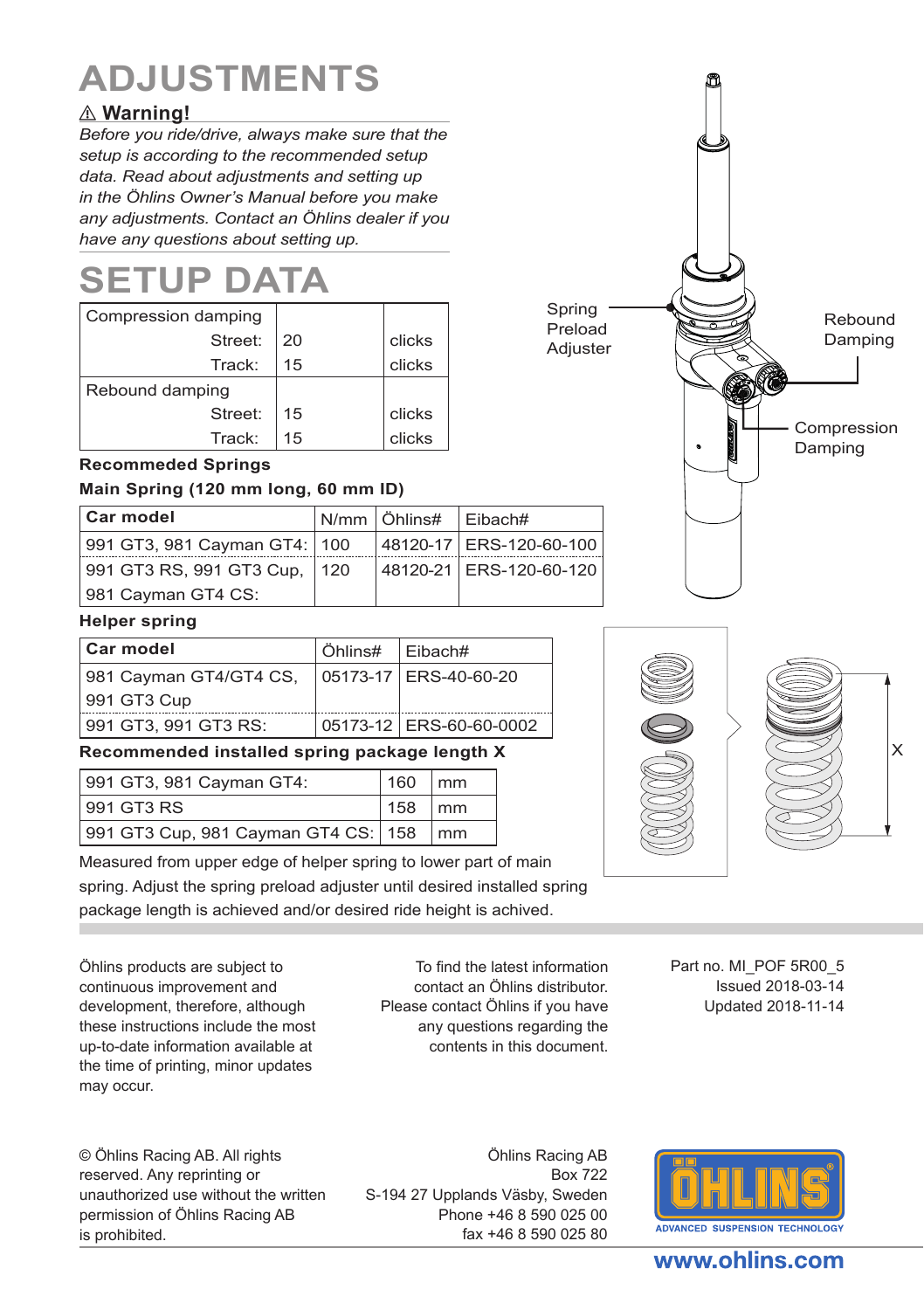

#### 1 **Note!**

*Please note that there can be small differences between your product and the images in these instructions.*

#### 1 **Note!**

*Please note that during storage and transport, especially at high ambient temperature, some of the oil and grease used for assembly may leak and stain the packaging. This will not cause damage to the product, wipe off the excessive oil or grease with a cloth.*

|                | <b>Kit Contents</b>        |                 |     |  |
|----------------|----------------------------|-----------------|-----|--|
|                | <b>Description</b>         | Part No         | Pcs |  |
| 1              | Shock abs. left/right rear | <b>POF 6R00</b> |     |  |
| 2              | Helper spring              |                 |     |  |
| 3              | Spring support             | 05193-07        |     |  |
| 4              | Main spring                |                 |     |  |
| 5              | Spring retainer            | 05907-05        |     |  |
| 6              | Spacer 5 mm                | 05191-10        |     |  |
| $\overline{7}$ | Spacer 10 mm               | 05191-11        |     |  |
| 8              | Owner's manual             | 07446-01        |     |  |

#### 1 **Note!**

*Before you install this product, check the kit contents. If anything is missing, please contact an Öhlins dealer.*

#### ⚠ **Warning!**

*Before you install this product, read the Öhlins Owner's manual. This product is an important part of the vehicle and the vehicle stability.*

#### **Shock absorber for Porsche 991 GT3/GT3 RS**

POF 6R00

#### **Mounting Instructions**

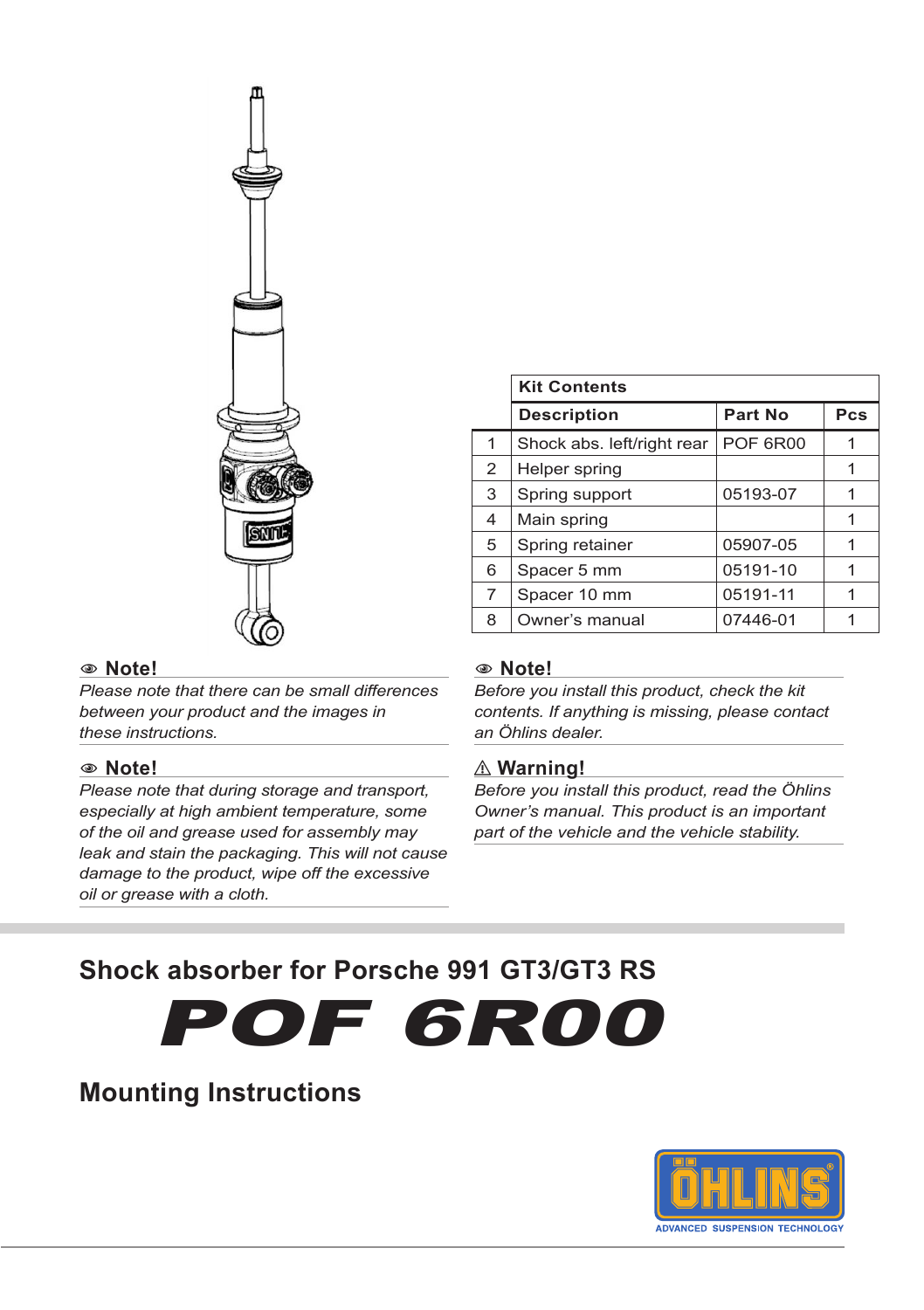#### ⚠ **Warning!**

*We strongly recommend to let an Öhlins dealer install this product.*

#### ⚠ **Warning!**

*If you work with a lifted vehicle, make sure that it is safely supported to prevent it from tipping over.*

#### 1 **Note!**

*When you work with this product, see the vehicle service manual for vehicle specific procedures and important data.*

#### 1 **Note!**

*Before you install this product clean the vehicle.*

#### **1**

Remove the wheel.

#### 1 **Note!**

*Be sure to note the position of the bearing spacers for the anti-roll bar link*

#### **2**

Remove the anti-roll bar.

#### **3**

Disconnect the PASM wire to the shock absorber. The wire is located at the lower end of the original shock absorber.

#### **4**

Remove the three upper attachment nuts of the original shock absorber.

#### **5**

Remove the toe rod stay.

#### **6**

Remove the lower bolt of the original shock absorber. Remove the shock absorber.

#### **7**

Install the springs and provided parts on the shock absorber according to figure 1.

#### **8**

Install the Öhlins shock absorber with the bracket pointing down and adjusters towards the wheel well. Tighten the upper attachment nut first.

#### 1 **Note!**

*Spacers (6) and (7) should be mounted under the original top mount*

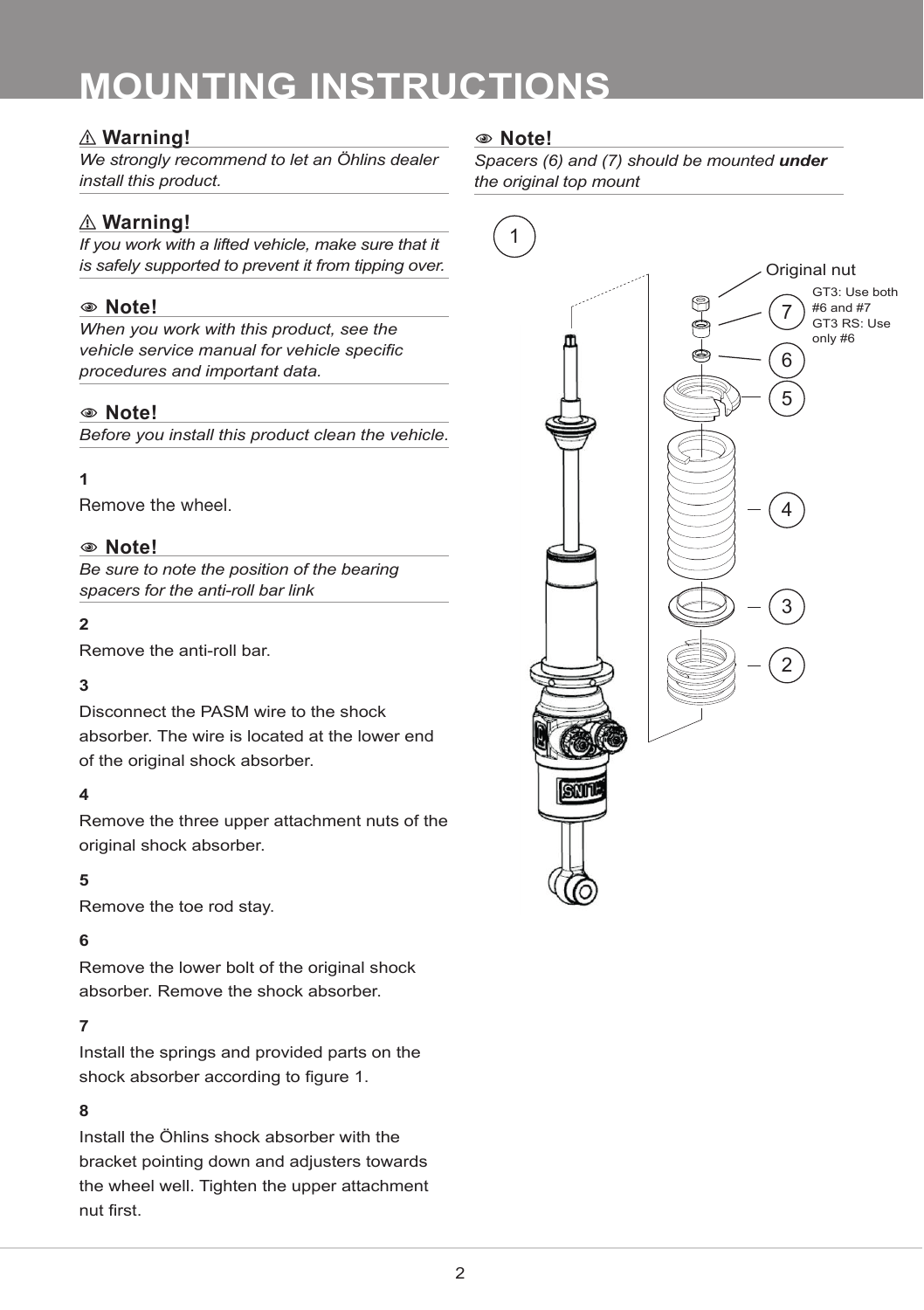#### **9**

Insert the lower attachment bolt through the suspension arm and the shock absorber

#### **10**

Reattach the anti-roll bar link.

#### 1 **Note!**

*Be sure to reinstall the bearing spacers for the anti-roll bar link in the proper position (see step 2).*

#### **11**

Tighten the lower attachment nut.

**12**

Reinstall the wheel.

#### 1 **Note!**

*Since the original shock absorber and electric wire is disconnected there will be a error indication on the dashboard "PASM failure". Install cancellation kit 35020-13 to remove fault code.*

#### **13**

After installing all shock absorbers (front and rear), check the vehicle ride height. If necessary, adjust (See section Spring Preload in the Öhlins Owner's Manual. Read the vehicle service manual for recommended ride height.

#### ✋**✋ Caution!**

*Make sure that all bolts are tightened to the correct torque and that there are no binds and that nothing restricts movement of the shock absorber when the suspension is being fully compressed or extended.*